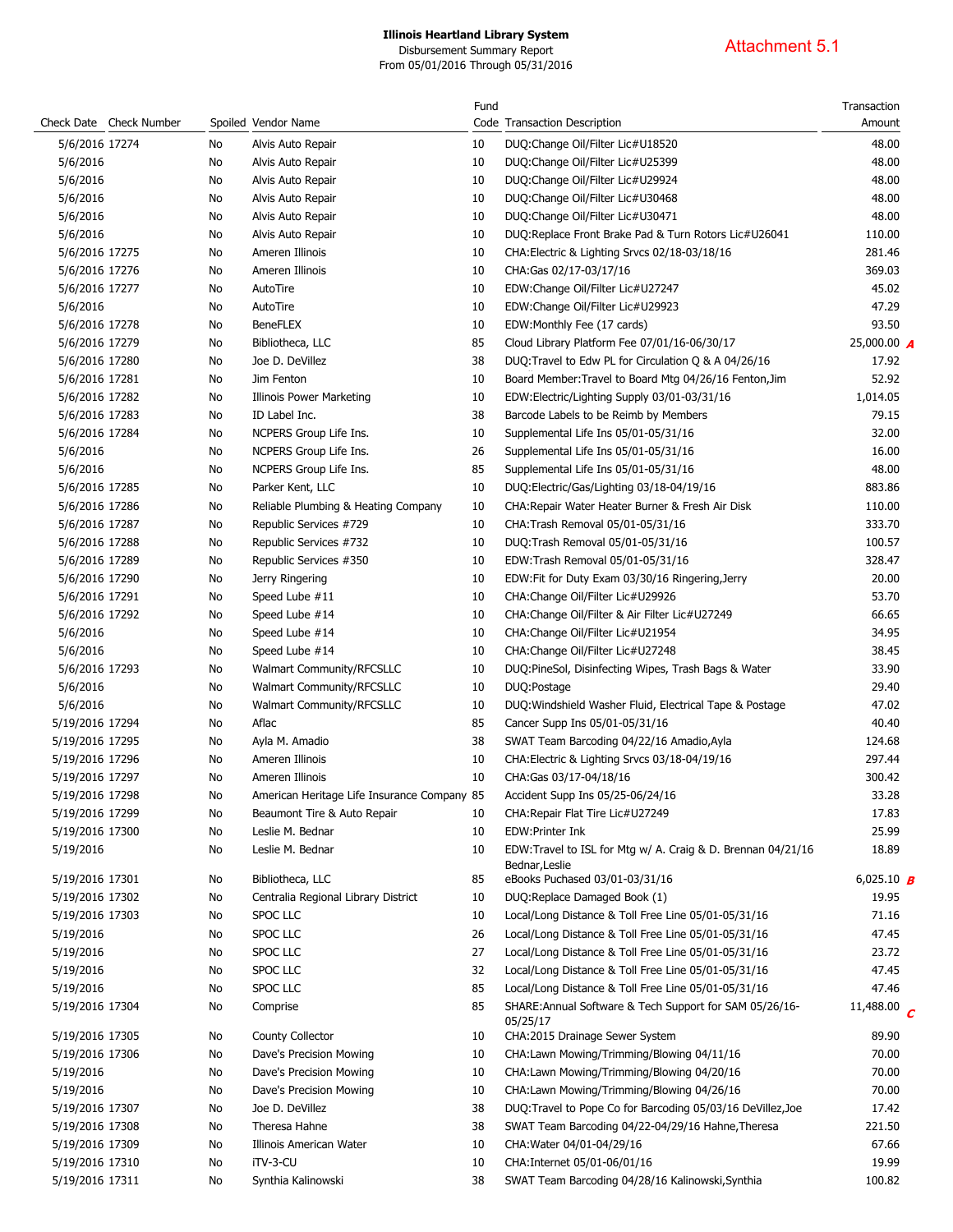Disbursement Summary Report From 05/01/2016 Through 05/31/2016

|                 |                         |     |                                           | Fund |                                                                                | Transaction       |
|-----------------|-------------------------|-----|-------------------------------------------|------|--------------------------------------------------------------------------------|-------------------|
|                 | Check Date Check Number |     | Spoiled Vendor Name                       |      | Code Transaction Description                                                   | Amount            |
| 5/19/2016 17312 |                         | No  | Lee Perfect Transcribing Company          | 27   | EDW:Transcription for Illinois Digital Archives 190/Documents<br>4/01-4/31/16  | 1,457.30 $p$      |
| 5/19/2016 17313 |                         | No  | Linguanational Translations, Inc.         | 27   | EDW:Transcription for Illinois Digital Archives 73.68/hrs                      | 1,473.60 $\bm{F}$ |
| 5/19/2016 17314 |                         | No  | The Lowenbaum Partnership, L.L.C.         | 10   | Legal Counsel 04/01-04/04/16 re: Position Eliminations                         | 747.50            |
| 5/19/2016 17315 |                         | No  | Kae McCue                                 | 38   | SWAT Team Barcoding 05/03-05/05/16 McCue, Kae                                  | 208.56            |
| 5/19/2016 17316 |                         | No  | <b>Quest Diagnostics</b>                  | 10   | DUQ:Preemployment Drug Screen (1)                                              | 20.00             |
| 5/19/2016 17317 |                         | No  | Quill Corporation                         | 10   | EDW:Coffee,Storage Boxes, Wood Stirrer, Bath Tissue, Paper<br>Towels & Napkins | 143.38            |
| 5/19/2016       |                         | No  | <b>Quill Corporation</b>                  | 10   | EDW:Foil                                                                       | 35.99             |
| 5/19/2016 17318 |                         | No  | Vicky L. Reetz                            | 38   | SWAT Team Barcoding 04/25-05/05/16 Reetz, Vicky                                | 553.02            |
| 5/19/2016 17319 |                         | No  | Speed Lube #11                            | 10   | CHA:Change Oil/Filter Lic#U30470                                               | 54.70             |
| 5/19/2016 17320 |                         | No  | Staples Advantage                         | 10   | DUQ:8.5x11 Copy Paper, Paper Towels & Bath Tissue                              | 200.96            |
| 5/19/2016 17321 |                         | No  | Universal Moving Solutions, Inc.          | 26   | DUQ: Moving IMSA from IHLS to ISL                                              | 6,245.50 $\bm{F}$ |
| 5/19/2016 17322 |                         | No  | Kathleen M. Utz                           | 38   | SWAT Team Barcoding 04/28-04/29/16 Utz, Kathy                                  | 228.60            |
| 5/19/2016 17323 |                         | No  | <b>Verizon Wireless</b>                   | 10   | GPS Tracking Srvcs 03/24-04/23/16                                              | 184.27            |
| 5/19/2016 17324 |                         | No  | <b>Verizon Wireless</b>                   | 10   | Cellphone Srvcs, MIFI, USB Modem, After Hrs Line 03/24-<br>04/23/16            | 317.29            |
| 5/19/2016       |                         | No  | Verizon Wireless                          | 26   | Cellphone Srvcs, MIFI, USB Modem, After Hrs Line 03/24-<br>04/23/16            | 120.41            |
| 5/19/2016       |                         | No  | Verizon Wireless                          | 85   | Cellphone Srvcs, MIFI, USB Modem, After Hrs Line 03/24-<br>04/23/16            | 447.44            |
| 5/19/2016 17325 |                         | No  | Vogler Motor Company                      | 10   | DUQ: Repairs on Insurance Claim#C00159799 Lic#U30471                           | 3,636.00 $G$      |
| 5/19/2016 17326 |                         | No  | West Sangamon Public Library              | 10   | EDW:Replace Lost Book(1)                                                       | 30.00             |
| 5/19/2016 17327 |                         | No  | Vanessa Whippo                            | 38   | SWAT Team Barcoding 04/26-05/05/16 Whippo, Vanessa                             | 762.00            |
| 5/19/2016 17328 |                         | No  | Xerox Corporation                         | 10   | CHA:Base & Usage Chrg 03/21-04/21/16                                           | 253.03            |
| 5/19/2016 17329 |                         | No  | Xerox Corporation                         | 26   | DUQ:Base & Usage Chrg 03/30-04/21/16                                           | 203.52            |
| 5/19/2016 17330 |                         | No  | Xerox Corporation                         | 10   | DUQ:Base & Usage Chrg 03/21-04/21/16                                           | 234.12            |
| 5/19/2016 17331 |                         | No  | Xerox Corporation                         | 10   | EDW:Base & Usage Chrg 03/21-04/21/16                                           | 370.55            |
| 5/19/2016 17332 |                         | No  | Xerox Corporation                         | 32   | DUQ:Base & Usage Chrg 03/21-04/21/16                                           | 359.46            |
| 5/24/2016 17333 |                         | No  | <b>1st Choice Advisors</b>                | 10   | EDW:Supplemental Payrolls & Cash Flow Stmt 04/04-04/08/16                      | 225.00            |
| 5/24/2016 17334 |                         | No  | <b>Allstate Benefits</b>                  | 10   | Critical Care Supp Ins 06/01-06/30/16                                          | 78.00             |
| 5/24/2016       |                         | No  | <b>Allstate Benefits</b>                  | 85   | Critical Care Supp Ins 06/01-06/30/16                                          | 64.74             |
| 5/24/2016 17335 |                         | No  | <b>Allstate Benefits</b>                  | 10   | Gap Supp Ins 06/01-06/30/16                                                    | 166.44            |
| 5/24/2016       |                         | No  | <b>Allstate Benefits</b>                  | 85   | Gap Supp Ins 06/01-06/30/16                                                    | 41.73             |
| 5/24/2016 17336 |                         | No  | Alvis Auto Repair                         | 10   | DUQ:Change Oil/Filter Lic#U30469                                               | 48.00             |
| 5/24/2016 17337 |                         | No  | AT&T                                      | 10   | EDW:Internet 05/10-06/09/16                                                    | 177.35            |
| 5/24/2016       |                         | No  | AT&T                                      | 85   | EDW:Internet 05/10-06/09/16                                                    | 177.35            |
| 5/24/2016 17338 |                         | No  | AT&T                                      | 10   | CHA:Alarm, Fax & Fire Phone Line 04/08-05/07/16                                | 92.77             |
| 5/24/2016       |                         | No. | AT&T                                      | 85   | CHA:Alarm, Fax & Fire Phone Line 04/08-05/07/16                                | 92.77             |
| 5/24/2016 17339 |                         | No  | AT&T                                      | 10   | EDW:Elevator Phone Line 04/05-05/04/16                                         | 62.18             |
| 5/24/2016       |                         | No  | AT&T                                      | 85   | EDW:Elevator Phone Line 04/05-05/04/16                                         | 62.19             |
|                 |                         |     | AT&T                                      |      |                                                                                | 34.86             |
| 5/24/2016 17340 |                         | No  |                                           | 10   | EDW:Fax Line 04/05-05/04/16                                                    |                   |
| 5/24/2016       |                         | No  | AT&T                                      | 85   | EDW:Fax Line 04/05-05/04/16                                                    | 34.86             |
| 5/24/2016 17341 |                         | No  | <b>BeneFLEX</b>                           | 10   | EDW:Monthly Fee(17 Cards)                                                      | 93.50             |
| 5/24/2016 17342 |                         | No  | Busey                                     | 10   | Busey Credit Card Stmt Ending 05/02/16                                         | 897.86            |
| 5/24/2016       |                         | No  | Busey                                     | 26   | Busey Credit Card Stmt Ending 05/02/16                                         | 150.18            |
| 5/24/2016       |                         | No  | <b>Busey</b>                              | 32   | Busey Credit Card Stmt Ending 05/02/16                                         | 428.74            |
| 5/24/2016       |                         | No  | <b>Busey</b>                              | 38   | Busey Credit Card Stmt Ending 05/02/16                                         | 100.79            |
| 5/24/2016       |                         | No  | <b>Busey</b>                              | 85   | Busey Credit Card Stmt Ending 05/02/16                                         | 399.57            |
| 5/24/2016 17343 |                         | No  | City of Edwardsville                      | 10   | EDW:Water & Sewer 02/07-04/14/16                                               | 113.64            |
| 5/24/2016 17344 |                         | No  | Joe D. DeVillez                           | 38   | DUQ: Travel to Patoka for 'Go Live' Training 05/09/16                          | 16.97             |
| 5/24/2016       |                         | No  | Joe D. DeVillez                           | 38   | DUQ: Travel to Pope Co for Item Barcoding 05/10/16                             | 16.97             |
| 5/24/2016 17345 |                         | No  | Traci Edwards                             | 85   | DUQ: Travel to Effghm for SHARE Finance Mtg 01/21/16                           | 26.93             |
| 5/24/2016       |                         | No  | Traci Edwards                             | 85   | DUQ: Travel to Effghm for SHARE Finance Mtg 04/20/16                           | 26.93             |
| 5/24/2016       |                         | No  | Traci Edwards                             | 85   | DUQ:Travel to Effghm for SHARE Semi-Annual Mtg 05/04/16<br>Edwards, Traci      | 26.93             |
| 5/24/2016       |                         | No  | Traci Edwards                             | 85   | DUQ: Travel to Evans PL for SHARE Mgr Mtg 02/02/16                             | 23.47             |
| 5/24/2016 17346 |                         | No  | <b>Stacy Emiling</b>                      | 10   | DUQ: Fit for Duty Exam 05/13/16 Emiling, Stacy                                 | 86.10             |
| 5/24/2016 17347 |                         | No  | ID Label Inc.                             | 10   | EDW:Asset Labels(1,000)                                                        | 303.22            |
| 5/24/2016 17348 |                         | No  | Illinois School for the Visually Impaired | 33   | Transfer of Fund Balance to ISVI PTO                                           | 802.22 $H$        |
| 5/24/2016 17349 |                         | No  | Linguanational Translations, Inc.         | 27   | EDW:Transcription for Illinois Digital Archives 67.08/hrs                      | 1,341.60 $\bm{I}$ |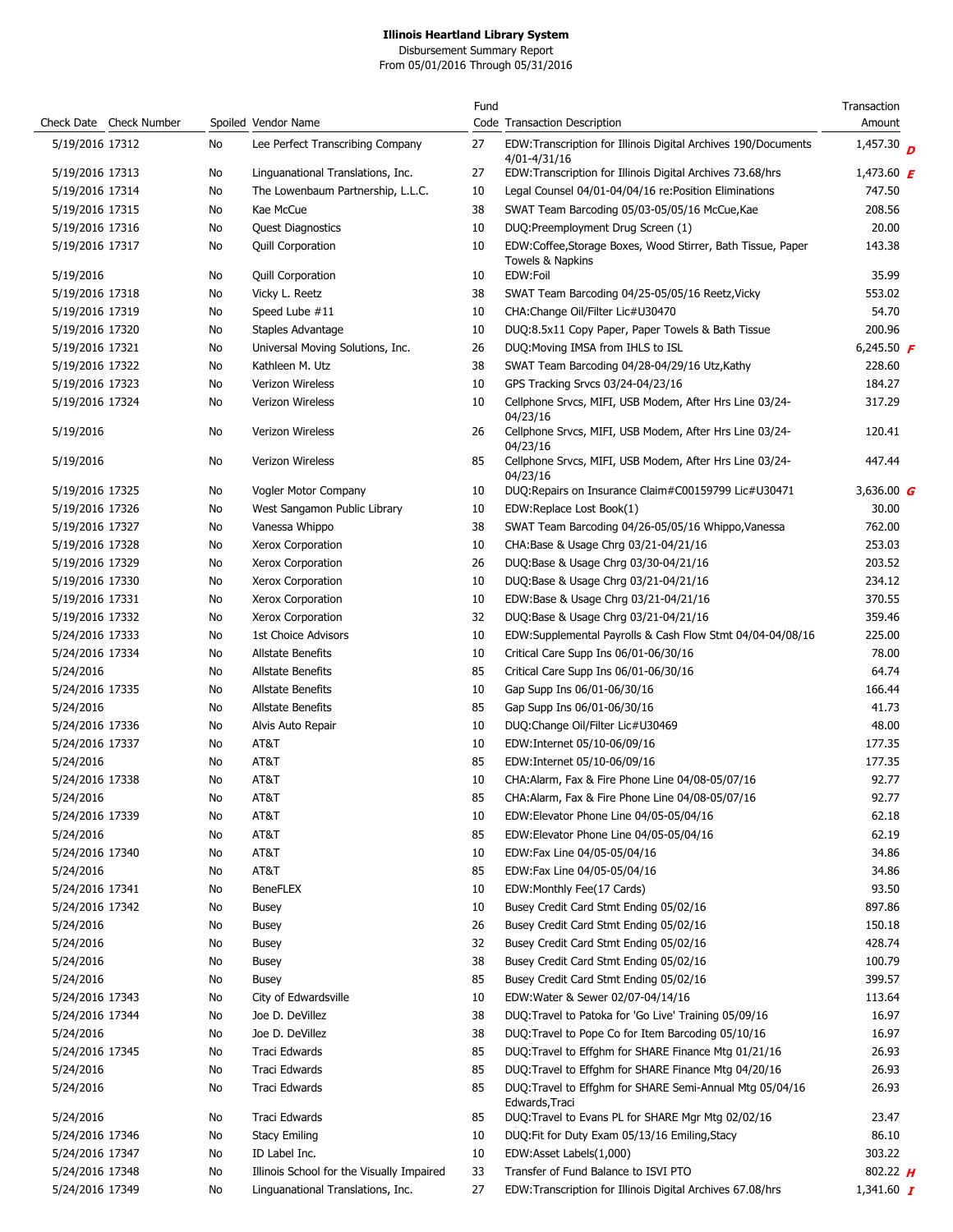Disbursement Summary Report From 05/01/2016 Through 05/31/2016

|                 |                         |    |                                           | Fund |                                                                       | Transaction  |
|-----------------|-------------------------|----|-------------------------------------------|------|-----------------------------------------------------------------------|--------------|
|                 | Check Date Check Number |    | Spoiled Vendor Name                       |      | Code Transaction Description                                          | Amount       |
| 5/24/2016 17350 |                         | No | Marketview Car Wash                       | 10   | CHA: Van Washes(6) 04/12-04/21/16                                     | 40.00        |
| 5/24/2016 17351 |                         | No | Morse Mechanical                          | 10   | CHA: Replace Filters & HVAC Maintenance                               | 365.00       |
| 5/24/2016 17352 |                         | No | Speed Lube #14                            | 10   | CHA:Change Oil/Filter Lic#U29922                                      | 54.70        |
| 5/24/2016 17353 |                         | No | <b>Terminix Processing Center</b>         | 10   | DUQ:Pest Control 05/11/16                                             | 111.00       |
| 5/24/2016 17354 |                         | No | Uline                                     | 10   | Containers for ILDS Project(12) & Cable Ties(6 pks)                   | 658.06       |
| 5/24/2016 17355 |                         | No | Wex Bank                                  | 10   | Fuel Charges 04/06-05/05/16                                           | 8,188.36     |
|                 |                         |    |                                           |      |                                                                       |              |
| 5/24/2016       |                         | No | Wex Bank                                  | 85   | Fuel Charges 04/06-05/05/16                                           | 188.88       |
| 5/26/2016 17356 |                         | No | Ayla M. Amadio                            | 38   | SWAT Team Barcoding 05/06/16 Amadio, Ayla                             | 109.68       |
| 5/26/2016 17357 |                         | No | Janice Briley                             | 38   | SWAT Team Barcoding 05/09-05/18/16 Briley, Janice                     | 244.73       |
| 5/26/2016 17358 |                         | No | Carolynne J. Calloway                     | 38   | SWAT Team Barcoding 05/17/16 Calloway, Carolynne                      | 106.20       |
| 5/26/2016 17359 |                         | No | Coventry Health Care of Mo, Inc.          | 10   | Health Ins 06/01-06/30/16                                             | 8,248.50     |
| 5/26/2016       |                         | No | Coventry Health Care of Mo, Inc           | 26   | Health Ins 06/01-06/30/16                                             | 3,447.52     |
| 5/26/2016       |                         | No | Coventry Health Care of Mo, Inc.          | 27   | Health Ins 06/01-06/30/16                                             | 4,309.40     |
| 5/26/2016       |                         | No | Coventry Health Care of Mo, Inc.          | 32   | Health Ins 06/01-06/30/16                                             | 1,703.31     |
| 5/26/2016       |                         | No | Coventry Health Care of Mo, Inc.          | 38   | Health Ins 06/01-06/30/16                                             | 1,723.76     |
| 5/26/2016       |                         | No | Coventry Health Care of Mo, Inc           | 85   | Health Ins 06/01-06/30/16                                             | 14,593.93    |
| 5/26/2016 17360 |                         | No | Judy Daubs                                | 38   | SWAT Team Barcoding 05/17-05/18/16 Daubs, Judy                        | 210.60       |
| 5/26/2016 17361 |                         | No | Sarah Davis                               | 38   | SWAT Team Barcoding 05/09-05/18/16 Davis, Sarah                       | 298.50       |
| 5/26/2016 17362 |                         | No | Christine Dawdy                           | 27   | EDW:Travel to Decatur for Mtg w/ Thomas & Bauer 05/19/16              | 24.55        |
|                 |                         |    |                                           |      | Dawdy, Chris                                                          |              |
| 5/26/2016       |                         | No | Christine Dawdy                           | 38   | EDW:Travel to Eldorado HS for SHARE Recruiting Mtg                    | 33.11        |
| 5/26/2016       |                         | No | Christine Dawdy                           | 85   | EDW:Travel to Chester PL for Special Int Group Mtg 05/05/16           | 18.87        |
|                 |                         |    |                                           |      | Dawdy, Chris                                                          |              |
| 5/26/2016       |                         | No | Christine Dawdy                           | 85   | EDW:Travel to E.Alton for MEPL Dir Mtg 04/28/16                       | 2.99         |
| 5/26/2016       |                         | No | Christine Dawdy                           | 85   | EDW:Travel to Effghm PL for SHARE & IHLS Exec Council Mtg             | 20.85        |
| 5/26/2016       |                         | No | Christine Dawdy                           | 85   | 04/11/16 Dawdy<br>EDW:Travel to IHLS DUQ for Mtg w/ DeVillez & Bednar | 22.20        |
|                 |                         |    |                                           |      | 05/11/16 Dawdy, Chris                                                 |              |
| 5/26/2016       |                         | No | Christine Dawdy                           | 85   | EDW:Travel to IHLS DUQ for SHARE Website Mtg 04/15/16                 | 21.05        |
|                 |                         |    |                                           |      | Dawdy, Chris                                                          |              |
| 5/26/2016 17363 |                         | No | Guardian                                  | 10   | Dental Ins 06/01-06/30/16                                             | 753.72       |
| 5/26/2016       |                         | No | Guardian                                  | 26   | Dental Ins 06/01-06/30/16                                             | 180.14       |
| 5/26/2016       |                         | No | Guardian                                  | 27   | Dental Ins 06/01-06/30/16                                             | 230.76       |
| 5/26/2016       |                         | No | Guardian                                  | 32   | Dental Ins 06/01-06/30/16                                             | 98.08        |
| 5/26/2016       |                         | No | Guardian                                  | 38   | Dental Ins 06/01-06/30/16                                             | 92.60        |
| 5/26/2016       |                         | No | Guardian                                  | 85   | Dental Ins 06/01-06/30/16                                             | 604.06       |
| 5/26/2016 17364 |                         | No | Theresa Hahne                             | 38   | SWAT Team Barcoding 05/06-05/14/16 Hahne, Theresa                     | 283.49       |
| 5/26/2016 17365 |                         | No | Humana Insurance Co                       | 10   | AD&D, Life & Vision Ins 06/01-06/30/16                                | 207.22       |
| 5/26/2016       |                         | No | Humana Insurance Co                       | 26   | AD&D, Life & Vision Ins 06/01-06/30/16                                | 62.11        |
| 5/26/2016       |                         | No | Humana Insurance Co                       | 27   | AD&D, Life & Vision Ins 06/01-06/30/16                                | 61.47        |
| 5/26/2016       |                         | No | Humana Insurance Co                       | 32   | AD&D, Life & Vision Ins 06/01-06/30/16                                | 21.31        |
| 5/26/2016       |                         | No | Humana Insurance Co                       | 38   | AD&D, Life & Vision Ins 06/01-06/30/16                                | 40.27        |
|                 |                         | No | Humana Insurance Co                       | 85   |                                                                       | 207.38       |
| 5/26/2016       |                         |    |                                           |      | AD&D, Life & Vision Ins 06/01-06/30/16                                |              |
| 5/26/2016 17366 |                         | No | Illinois Library Association              | 10   | EDW:ILA Membership                                                    | 1,050.00     |
| 5/26/2016 17367 |                         | No | Synthia Kalinowski                        | 38   | SWAT Team Barcoding 05/10-05/20/16 Kalinowski, Synthia                | 404.21       |
| 5/26/2016 17368 |                         | No | Veronica R. Kaufmann                      | 38   | SWAT Team Barcoding 05/13-05/19/16 Kaufmann, Veronica                 | 273.30       |
| 5/26/2016 17369 |                         | No | Susan Landreth                            | 38   | SWAT Team Barcoding 05/17-05/18/16 Landreth, Susan                    | 259.92       |
| 5/26/2016 17370 |                         | No | Management Association                    | 10   | Membership 07/01/16-06/30/17                                          | 1,220.00 $J$ |
| 5/26/2016 17371 |                         | No | Marshall Browning Hospital                | 10   | DUQ:Preemployment Drug Screen(1)                                      | 56.00        |
| 5/26/2016 17372 |                         | No | Kae McCue                                 | 38   | SWAT Team Barcoding 05/10-05/18/16 McCue, Kae                         | 462.12       |
| 5/26/2016 17373 |                         | No | Parker Kent, LLC                          | 10   | DUQ:Office Leasing 06/01-06/30/16                                     | 4,500.00     |
| 5/26/2016 17374 |                         | No | Dena Ann Porter                           | 38   | SWAT Team Barcoding 05/14/16 Porter, Dena                             | 76.26        |
| 5/26/2016 17375 |                         | No | Vicky L. Reetz                            | 38   | SWAT Team Barcoding 05/10-05/18/16 Reetz, Vicky                       | 337.20       |
| 5/26/2016 17376 |                         | No | Southern Illinois University Edwardsville | 66   | EDW:Final 50% Payment for IHLS Hub Mapping Project                    | 5,000.00 $K$ |
| 5/26/2016 17377 |                         | No | Staples Credit Plan                       | 10   | CHA:8.5 x 11 Copy Paper & Manila Folders                              | 95.94        |
| 5/26/2016       |                         | No | Staples Credit Plan                       | 27   | CHA: Toner Combo Pack                                                 | 58.49        |
| 5/26/2016 17378 |                         | No | Walmart Community/RFCSLLC                 | 10   | DUQ:Paper Towels, Disinfecting Wipes, Washer Fluid, Legal             | 28.43        |
|                 |                         |    |                                           |      | Pad & Calendar                                                        |              |
| 5/26/2016       |                         | No | Walmart Community/RFCSLLC                 | 10   | DUQ:Vehicle Safety Kits, Deicer, Cleaning Supplies & Bubble           | 20.11        |
|                 |                         |    |                                           |      | Wrap                                                                  |              |
| 5/26/2016 17379 |                         | No | Vanessa Whippo                            | 38   | SWAT Team Barcoding 05/09-05/16/16 Whippo, Vanessa                    | 630.00       |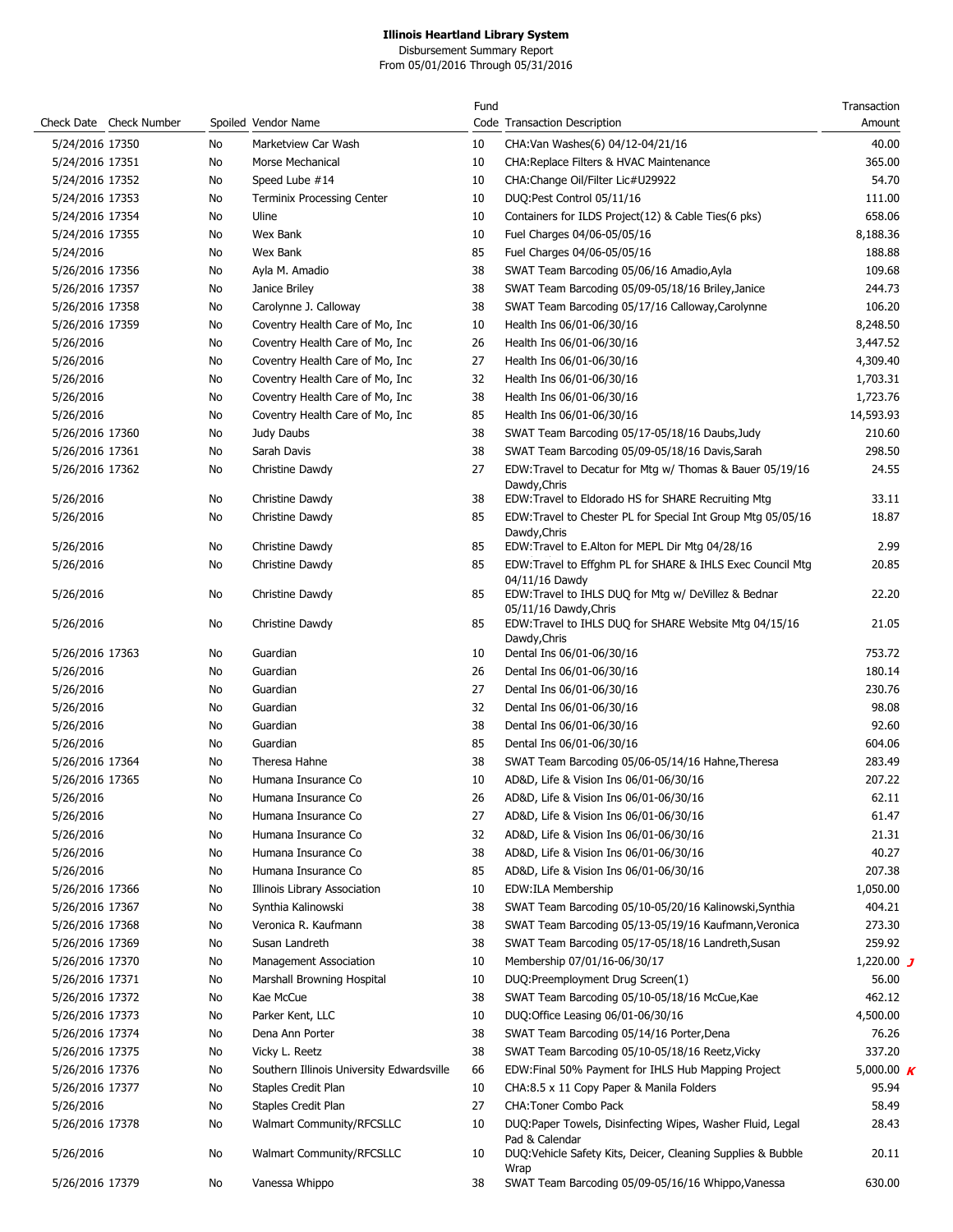Disbursement Summary Report From 05/01/2016 Through 05/31/2016

|           |                              |    |                                    | Fund |                                               | Transaction     |
|-----------|------------------------------|----|------------------------------------|------|-----------------------------------------------|-----------------|
|           | Check Date Check Number      |    | Spoiled Vendor Name                |      | Code Transaction Description                  | Amount          |
|           | 5/26/2016 ACHIMRFMay2016     | No | Illinois Municipal Retirement Fund | 10   | May 2016 IMRF Payment                         | 11,981.02 L     |
| 5/26/2016 |                              | No | Illinois Municipal Retirement Fund | 26   | May 2016 IMRF Payment                         | 1,698.28        |
| 5/26/2016 |                              | No | Illinois Municipal Retirement Fund | 27   | May 2016 IMRF Payment                         | 3,070.86        |
| 5/26/2016 |                              | No | Illinois Municipal Retirement Fund | 32   | May 2016 IMRF Payment                         | 1,194.08        |
| 5/26/2016 |                              | No | Illinois Municipal Retirement Fund | 38   | May 2016 IMRF Payment                         | 1,746.52        |
| 5/26/2016 |                              | No | Illinois Municipal Retirement Fund | 85   | May 2016 IMRF Payment                         | 10,919.10       |
|           |                              |    |                                    |      | Total 1000 - US Bank-General Fund             | 166,054.78      |
|           | 5/6/2016 ACHBenePmtWE20 No   |    | <b>BeneFLEX</b>                    | 27   | BeneFlex W/E 05/06/16 Debit Card Transactions | 30.63 $M$       |
| 5/6/2016  |                              | No | <b>BeneFLEX</b>                    | 85   | BeneFlex W/E 05/06/16 Debit Card Transactions | 119.85          |
|           | 5/13/2016 ACHBenePmtWe20 No  |    | <b>BeneFLEX</b>                    | 10   | BeneFlex W/E 05/13/16 Debit Card Transactions | 36.08           |
|           | 5/20/2016 ACHBenePmt20160 No |    | <b>BeneFLEX</b>                    | 10   | BeneFlex W/E 05/20/16 Debit Card Transactions | 312.97          |
|           | 5/27/2016 ACHBenePmtWE20 No  |    | <b>BeneFLEX</b>                    | 10   | BeneFlex W/E 05/27/16 Debit Card Transactions | 35.00           |
|           |                              |    |                                    |      | Total 1027 - US Bank - CMC                    | 534.53          |
|           | 5/2/2016 ACHILPR20160502 No  |    | Illinois Department of Revenue     | 10   | IL Payroll Tax Deposit - PD 05/02/2016        | 286.40 $\bm{N}$ |
|           | 5/2/2016 ACHIRSPR2016050 No  |    | Department of the Treasury         | 10   | IRS Payroll Tax Deposit-PD 05/02/2016         | 2,182.39        |
|           | 5/6/2016 ACHILPR20160506 No  |    | Illinois Department of Revenue     | 10   | IL Payroll Tax Deposit - PD 05/06/2016        | 1,553.73        |
| 5/6/2016  |                              | No | Illinois Department of Revenue     | 26   | IL Payroll Tax Deposit - PD 05/06/2016        | 160.65          |
| 5/6/2016  |                              | No | Illinois Department of Revenue     | 27   | IL Payroll Tax Deposit - PD 05/06/2016        | 271.74          |
| 5/6/2016  |                              | No | Illinois Department of Revenue     | 32   | IL Payroll Tax Deposit - PD 05/06/2016        | 104.94          |
| 5/6/2016  |                              | No | Illinois Department of Revenue     | 38   | IL Payroll Tax Deposit - PD 05/06/2016        | 129.87          |
| 5/6/2016  |                              | No | Illinois Department of Revenue     | 85   | IL Payroll Tax Deposit - PD 05/06/2016        | 995.79          |
|           | 5/6/2016 ACHIRSPR2016050 No  |    | Department of the Treasury         | 10   | IRS Payroll Tax Deposit-PD 05/06/2016         | 11,283.28       |
| 5/6/2016  |                              | No | Department of the Treasury         | 26   | IRS Payroll Tax Deposit-PD 05/06/2016         | 1,147.08        |
| 5/6/2016  |                              | No | Department of the Treasury         | 27   | IRS Payroll Tax Deposit-PD 05/06/2016         | 1,923.12        |
| 5/6/2016  |                              | No | Department of the Treasury         | 32   | IRS Payroll Tax Deposit-PD 05/06/2016         | 736.43          |
| 5/6/2016  |                              | No | Department of the Treasury         | 38   | IRS Payroll Tax Deposit-PD 05/06/2016         | 720.08          |
| 5/6/2016  |                              | No | Department of the Treasury         | 85   | IRS Payroll Tax Deposit-PD 05/06/2016         | 7,361.28        |
|           | 5/20/2016 ACHILPR20160520    | No | Illinois Department of Revenue     | 10   | IL Payroll Tax Deposit - PD 05/20/2016        | 1,567.32        |
| 5/20/2016 |                              | No | Illinois Department of Revenue     | 26   | IL Payroll Tax Deposit - PD 05/20/2016        | 160.65          |
| 5/20/2016 |                              | No | Illinois Department of Revenue     | 27   | IL Payroll Tax Deposit - PD 05/20/2016        | 271.74          |
| 5/20/2016 |                              | No | Illinois Department of Revenue     | 32   | IL Payroll Tax Deposit - PD 05/20/2016        | 104.94          |
| 5/20/2016 |                              | No | Illinois Department of Revenue     | 38   | IL Payroll Tax Deposit - PD 05/20/2016        | 129.87          |
| 5/20/2016 |                              | No | Illinois Department of Revenue     | 85   | IL Payroll Tax Deposit - PD 05/20/2016        | 995.79          |
|           | 5/20/2016 ACHIRSPR2016052 No |    | Department of the Treasury         | 10   | IRS Payroll Tax Deposit-PD 05/20/2016         | 11,302.08       |
| 5/20/2016 |                              | No | Department of the Treasury         | 26   | IRS Payroll Tax Deposit-PD 05/20/2016         | 1,147.08        |
| 5/20/2016 |                              | No | Department of the Treasury         | 27   | IRS Payroll Tax Deposit-PD 05/20/2016         | 1,923.12        |
| 5/20/2016 |                              | No | Department of the Treasury         | 32   | IRS Payroll Tax Deposit-PD 05/20/2016         | 736.43          |
| 5/20/2016 |                              | No | Department of the Treasury         | 38   | IRS Payroll Tax Deposit-PD 05/20/2016         | 720.08          |
| 5/20/2016 |                              | No | Department of the Treasury         | 85   | IRS Payroll Tax Deposit-PD 05/20/2016         | 7,361.28        |
|           |                              |    |                                    |      | Total 1030 - US Bank - Web Junction/(Payroll) | 55,277.16       |

#### **Total Disbursed 221,866.47**

### **Non-routine Bill Payments Explanations**

- **A-** Cloud (formerly 3M) Subscription Platform Fee to be Reimbursed by Members
- **B-** eBooks Purchases to be Reimbursed by Members
- **C-** Smart Access Manager (SAM) Software & Tech Support Annual Subscription to be Reimbursed by Members
- **D-** Transcribing Services for Illinois Digital Archives Fully Funded through FY2016 CMC Grant
- **E-** Transcribing Services for Illinois Digital Archives Fully Funded through FY2016 CMC Grant
- 
- **F-** Transitioning IMSA to ISL Expenses Included in FY2016 IMSA Grant **G-** Additional Repairs on Van Reimbursement by Supplemental Insurance Claim
- 
- **H-** Transfer of SVI (SOS) Funds to Fiscal Agent-Illinois School for Visually Impaired **I-** Transcribing Services for Illinois Digital Archives Fully Funded through FY2016 CMC Grant
- **J-** Human Resources Membership
- **K-** Final Payment for IHLS Hub Mapping Project
- **L-** May 2016 IMRF Pmt.-Employee & Employer Contribution
- **M-** Flexible spending account-IHLS participants' May 2016 Withdrawals (participants have payroll deduction setup)
- May 2016 Payroll Tax Deposits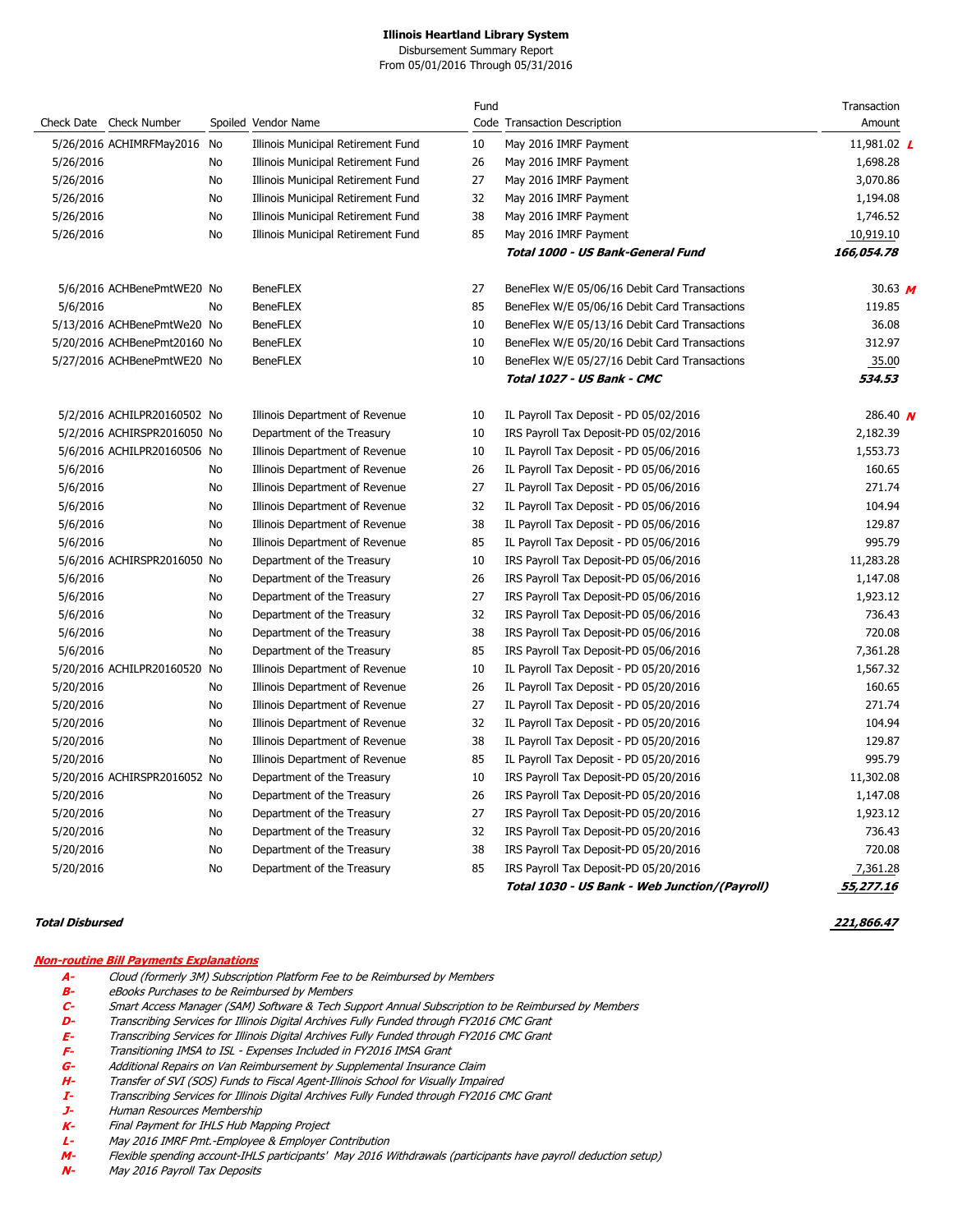Credit Card Transactions From 04/02/2016 Through 05/02/2016

| Credit Card |                                     |            |                        |                                                            |               | Fund | G/L# | Loc# | Dept#           |
|-------------|-------------------------------------|------------|------------------------|------------------------------------------------------------|---------------|------|------|------|-----------------|
|             | Bill Date Employee                  | Trans Date | Vendor                 | Description                                                | Amount Code   |      | Code | Code | Code            |
|             | 5/2/2016 4654 2433-Bauer Joan C     | 4/6/2016   | PLN*HOTEL-BOOK-ONLINE  | CHA: Lodging-Marion Trip-Joan 04/2016                      | 213.64 85     |      | 5265 | 02   | 85              |
|             | 5/2/2016 4654 2433-Bauer Joan C     | 4/7/2016   | PLN*HOTEL-BOOK-ONLINE  | CHA: Lodging-Refund on Cancelled Marion Trip- Joan 04/2016 | $(213.64)$ 85 |      | 5265 | 02   | 85              |
|             | 5/2/2016 4654 2433-Bauer Joan C     | 4/8/2016   | FAIRFIELD INN & SUITES | CHA: Lodging-Odin Schools Trip- Joan 04/2016               | 100.79 38     |      | 5265 | 02   | 85              |
|             | 5/2/2016 4654 2433-Bauer Joan C     | 4/27/2016  | HIPCAST.COM            | Recording Storage 05/2016                                  | 4.95 85       |      | 5550 | 02   | 85              |
|             | Total 4654 2433-Bauer Joan C        |            |                        |                                                            | 105.74        |      |      |      |                 |
|             | 5/2/2016 4654 2458-Pernicka Julia A | 4/7/2016   | USPS POSTAGE STAMPS.CO | EDW:Postage 04/2016                                        | 100.00 10     |      | 5370 | 01   | 10              |
|             | 5/2/2016 4654 2458-Pernicka Julia A | 4/11/2016  | SCHNUCKS #146          | EDW:Hand Soap(11) 04/2016                                  | 10.00 10      |      | 5190 | 01   | 10              |
|             | 5/2/2016 4654 2458-Pernicka Julia A | 4/13/2016  | USPS POSTAGE STAMPS.CO | EDW:Postage (OCLC) 04/2016                                 | 100.00 32     |      | 5370 | 01   | 32              |
|             | 5/2/2016 4654 2458-Pernicka Julia A | 4/14/2016  | STAMPS.COM             | EDW: Mnthly Srvc Fee 04/14/16                              | 15.99 10      |      | 5370 | 01   | 10              |
|             | 5/2/2016 4654 2458-Pernicka Julia A | 4/26/2016  | SHOP N SAVE            | EDW:Refreshments for Board Mtg 04/2016                     | 2.99 10       |      | 5290 | 01   | 10              |
|             | 5/2/2016 4654 2458-Pernicka Julia A | 4/26/2016  | USPS POSTAGE STAMPS.CO | EDW:Postage 04/2016                                        | 16.26 10      |      | 5370 | 01   | 10              |
|             | 5/2/2016 4654 2458-Pernicka Julia A | 4/26/2016  | USPS POSTAGE STAMPS.CO | EDW:Postage (OCLC) 04/2016                                 | 33.74 32      |      | 5370 | 01   | 32              |
|             | 5/2/2016 4654 2458-Pernicka Julia A | 4/29/2016  | USPS POSTAGE STAMPS.CO | EDW:Postage (OCLC) 04/2016                                 | 50.00 32      |      | 5370 | 01   | 32              |
|             | Total 4654 2458-Pernicka Julia A    |            |                        |                                                            | 328.98        |      |      |      |                 |
|             | 5/2/2016 4654 2466-Dawdy Christine  | 4/10/2016  | THE COOKIE FACTORY     | EDW: Snacks for SHARE & IHLS Mtg 04/2016                   | 27,88 10      |      | 5290 | 01   | 10              |
|             | 5/2/2016 4654 2466-Dawdy Christine  | 4/10/2016  | THE COOKIE FACTORY     | EDW:Snacks for SHARE & IHLS Mtg 04/2016                    | 27.88 85      |      | 5290 | 01   | 85              |
|             | 5/2/2016 4654 2466-Dawdy Christine  | 4/22/2016  | <b>USPS</b>            | EDW:Postage 04/2016                                        | 3.98 10       |      | 5370 | 01   | 10              |
|             | 5/2/2016 4654 2466-Dawdy Christine  | 4/27/2016  | FIRST CLOVER LEAF BANK | EDW:Postage 04/2016                                        | 4.40 10       |      | 5370 | 01   | 10              |
|             | 5/2/2016 4654 2466-Dawdy Christine  | 4/29/2016  | FIRST CLOVER LEAF BANK | EDW:Postage 04/2016                                        | 3.77 10       |      | 5370 | 01   | 10              |
|             | 5/2/2016 4654 2466-Dawdy Christine  | 4/29/2016  | FIRST CLOVER LEAF BANK | EDW:Postage (SHARE) 04/2016                                | 6.80 85       |      | 5370 | 01   | 85              |
|             | Total 4654 2466-Dawdy Christine     |            |                        |                                                            | 74.71         |      |      |      |                 |
|             | 5/2/2016 4654 2482-Brown Troy M     | 4/1/2016   | <b>DreamHost</b>       | EDW:Domain Name- Library 2 Go 04/2016                      | 9.9510        |      | 5550 | 01   | 10 <sup>°</sup> |
|             | 5/2/2016 4654 2482-Brown Troy M     | 4/1/2016   | <b>DreamHost</b>       | EDW:Domain Name- Waterloo Library 04/2016                  | 9.95 10       |      | 5840 | 01   | 12              |
|             | 5/2/2016 4654 2482-Brown Troy M     | 4/1/2016   | <b>DreamHost</b>       | <b>EDW:Domain Name-Carlinville Library 04/2016</b>         | 9.95 10       |      | 5840 | 01   | 12              |
|             | 5/2/2016 4654 2482-Brown Troy M     | 4/1/2016   | <b>DreamHost</b>       | <b>EDW:Domain Name-Smithton Public Library 04/2016</b>     | 9.95 10       |      | 5840 | 01   | 12              |
|             | 5/2/2016 4654 2482-Brown Troy M     | 4/1/2016   | <b>DreamHost</b>       | EDW:Domain Name- Jerseyville Public Library 04/2016        | 9.95 10       |      | 5840 | 01   | 12              |
|             | 5/2/2016 4654 2482-Brown Troy M     | 4/5/2016   | RED ROBIN NO 435       | EDW: Lunch Mtg- Troy & Brandon 04/2016                     | 31.41 10      |      | 5290 | 01   | 12              |
|             | 5/2/2016 4654 2482-Brown Troy M     | 4/13/2016  | WWW.NEWEGGBUSINESS.COM | EDW:Display Port Cable (2) 04/2016                         | 11.32 10      |      | 5360 | 01   | 10              |
|             | 5/2/2016 4654 2482-Brown Troy M     | 4/23/2016  | PHONEPOWER.COM         | SHARE: Annual Fee-Telephone Line 1 of 6 04/2016            | 59.99 85      |      | 5400 | 01   | 85              |
|             | 5/2/2016 4654 2482-Brown Troy M     | 4/29/2016  | PHONEPOWER.COM         | SHARE: Annual Fee-Telephone Line 3 of 6 04/2016            | 59.99 85      |      | 5400 | 01   | 85              |
|             | 5/2/2016 4654 2482-Brown Troy M     | 4/29/2016  | PHONEPOWER.COM         | SHARE: Annual Fee-Telephone Line 6 of 6 04/2016            | 59.99 85      |      | 5400 | 01   | 85              |
|             | 5/2/2016 4654 2482-Brown Troy M     | 4/29/2016  | PHONEPOWER.COM         | SHARE: Annual Fee-Telephone Line 4 of 6 04/2016            | 59.99 85      |      | 5400 | 01   | 85              |
|             | 5/2/2016 4654 2482-Brown Troy M     | 4/29/2016  | PHONEPOWER.COM         | SHARE: Annual Fee-Telephone Line 5 of 6 04/2016            | 59.99 85      |      | 5400 | 01   | 85              |
|             | 5/2/2016 4654 2482-Brown Troy M     | 5/1/2016   | PHONEPOWER.COM         | SHARE: Annual Fee- Telephone Line 2 of 6 04/2016           | 59.99 85      |      | 5400 | 01   | 85              |
|             | Total 4654 2482-Brown Troy M        |            |                        |                                                            | 452.42        |      |      |      |                 |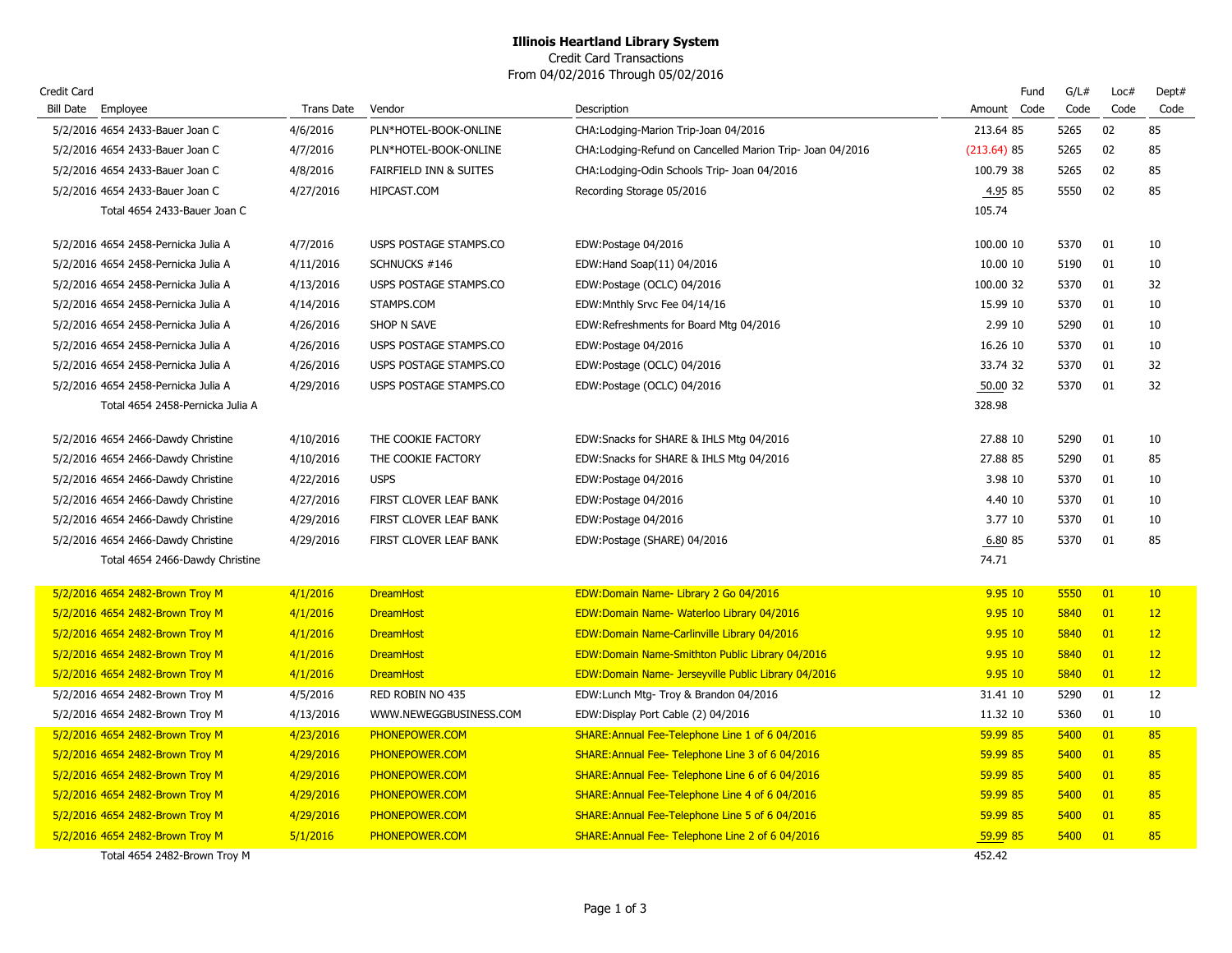Credit Card Transactions From 04/02/2016 Through 05/02/2016

| Credit Card                                                       |                        |                                              |                                                                            | Fund              | G/L#         | Loc# | Dept#    |
|-------------------------------------------------------------------|------------------------|----------------------------------------------|----------------------------------------------------------------------------|-------------------|--------------|------|----------|
| Bill Date Employee                                                | <b>Trans Date</b>      | Vendor                                       | Description                                                                | Amount Code       | Code         | Code | Code     |
| 5/2/2016 4695 2640-Petty Linda                                    | 4/8/2016               | <b>FIRST CLOVER LEAF BANK</b>                | EDW:Postage (OCLC) 04/2016                                                 | 245.00 32         | 5370         | 01   | 32       |
| 5/2/2016 4695 2640-Petty Linda                                    | 4/18/2016              | <b>WAL-MART #0256</b>                        | EDW: Motor Oil for Vans 04/2016                                            | 90.49 10          | 5245         | 01   | 20       |
| Total 4695 2640-Petty Linda                                       |                        |                                              |                                                                            | 335.49            |              |      |          |
|                                                                   |                        |                                              |                                                                            | 6.83 10           |              | 02   |          |
| 5/2/2016 4695 2665-Janvrin Chris                                  | 4/18/2016<br>4/19/2016 | MENARDS CHAMPAIGN IL<br>MENARDS CHAMPAIGN IL | CHA: Drain Cleaner 04/2016<br>CHA: Floor Cleaner & Main Line Flush 04/2016 |                   | 5190<br>5190 | 02   | 10<br>10 |
| 5/2/2016 4695 2665-Janvrin Chris<br>Total 4695 2665-Janvrin Chris |                        |                                              |                                                                            | 16.94 10<br>23.77 |              |      |          |
|                                                                   |                        |                                              |                                                                            |                   |              |      |          |
| 5/2/2016 5042 9006-Popit Ellen C                                  | 4/8/2016               | PLAZA TIRE SERVICE                           | DUQ:Repair Flat Lic#U30468 04/2016                                         | 20.00 10          | 5210         | 04   | 20       |
| 5/2/2016 5042 9006-Popit Ellen C                                  | 4/14/2016              | <b>ROLANDOS</b>                              | DUQ: Lunch Mtg- ISL & IMSA Staff 04/2016                                   | 142.52 26         | 5290         | 04   | 26       |
| 5/2/2016 5042 9006-Popit Ellen C                                  | 4/14/2016              | <b>WM SUPERCENTER #252</b>                   | DUQ:Soda & Juice- ISL & IMSA Staff Lunch Mtg 04/2016                       | 7.6626            | 5290         | 04   | 26       |
| Total 5042 9006-Popit Ellen C                                     |                        |                                              |                                                                            | 170.18            |              |      |          |
|                                                                   |                        |                                              |                                                                            |                   |              |      |          |
| 5/2/2016 5085 0664-Palmer Susan                                   | 4/5/2016               | SAMMY'S PANCAKE HOUSE                        | CHA: Lunch-Operations Mtg- Susan, Chris & Angela 04/2016                   | 59.94 10          | 5290         | 02   | 20       |
| 5/2/2016 5085 0664-Palmer Susan                                   | 4/28/2016              | <b>54TH STREET</b>                           | EDW: Lunch Mtg- Chris, Angela, Bev, Arlanna, Linda & Susan 04/2016         | 76.34 10          | 5290         | 01   | 20       |
| 5/2/2016 5085 0664-Palmer Susan                                   | 4/28/2016              | <b>OMNILERT LLC</b>                          | EDW:RainedOut Text Alert System 04/2016                                    | 29.95 10          | 5400         | 01   | 10       |
| Total 5085 0664-Palmer Susan                                      |                        |                                              |                                                                            | 166.23            |              |      |          |
| 5/2/2016 5174 4296-Bednar Leslie M                                | 4/4/2016               | <b>LLCC COLLEGE MAIN</b>                     | <b>EDW:Registration-Non Profit Training-Colleen 04/2016</b>                | 29.00 10          | 5290         | 01   | 10       |
| 5/2/2016 5174 4296-Bednar Leslie M                                | 4/4/2016               | <b>LLCC COLLEGE MAIN</b>                     | EDW:Registration-Non Profit Training-Julia 04/2016                         | 29.00 10          | 5290         | 01   | 10       |
| 5/2/2016 5174 4296-Bednar Leslie M                                | 4/4/2016               | <b>LLCC COLLEGE MAIN</b>                     | EDW:Registration-Non Profit Training-Rhonda 04/2016                        | 29.00 10          | 5290         | 01   | 10       |
| 5/2/2016 5174 4296-Bednar Leslie M                                | 4/4/2016               | <b>LLCC COLLEGE MAIN</b>                     | EDW:Registration-Non Profit Training-Shirley 04/2016                       | 29.00 10          | 5290         | 01   | 10       |
| 5/2/2016 5174 4296-Bednar Leslie M                                | 4/4/2016               | <b>LLCC COLLEGE MAIN</b>                     | <b>EDW:Registration-Non Profit Training-Stacie 04/2016</b>                 | 29.00 10          | 5290         | 01   | 10       |
| 5/2/2016 5174 4296-Bednar Leslie M                                | 4/4/2016               | <b>LLCC COLLEGE MAIN</b>                     | <b>EDW:Registration-Non Profit Training-Sue 04/2016</b>                    | 29,00 10          | 5290         | 01   | 10       |
| 5/2/2016 5174 4296-Bednar Leslie M                                | 4/4/2016               | <b>LLCC COLLEGE MAIN</b>                     | <b>EDW:Registration-Non Profit Traning-Adrienne 04/2016</b>                | 29.00 10          | 5290         | 01   | 10       |
| Total 5174 4296-Bednar Leslie M                                   |                        |                                              |                                                                            | 203.00            |              |      |          |
|                                                                   |                        |                                              |                                                                            |                   |              |      |          |
| 5/2/2016 5407 5268-Miller Beverly A                               | 4/11/2016              | <b>USPS</b>                                  | DUQ:Postage 04/2016                                                        | 2.94 10           | 5370         | 04   | 20       |
| 5/2/2016 5407 5268-Miller Beverly A                               | 4/15/2016              | <b>USPS</b>                                  | DUQ:Postage 04/2016                                                        | 4.32 10           | 5370         | 04   | 20       |
| 5/2/2016 5407 5268-Miller Beverly A                               | 4/20/2016              | <b>USPS</b>                                  | DUQ:Postage 04/2016                                                        | 2.94 10           | 5370         | 04   | 20       |
| Total 5407 5268-Miller Beverly A                                  |                        |                                              |                                                                            | 10.20             |              |      |          |
| 5/2/2016 5407 5276-Chapman Brandon M                              | 4/27/2016              | <b>DECATUR ARBYS QPS</b>                     | EDW:Dinner-Champaign Colo Trip-Brandon 04/2016                             | 14.63 10          | 5260         | 01   | 12       |
| 5/2/2016 5407 5276-Chapman Brandon M                              | 4/28/2016              | DRURY INN CHAMPAIGN                          | EDW:Lodging-Champaign Colo Trip-Brandon 04/2016                            | 77.70 10          | 5265         | 01   | 12       |
| 5/2/2016 5407 5276-Chapman Brandon M                              | 4/28/2016              | MCDONALD'S                                   | EDW:Breakfast-Champaign Colo Trip-Brandon 04/2016                          | 5.56 10           | 5260         | 01   | 12       |
| 5/2/2016 5407 5276-Chapman Brandon M                              | 4/28/2016              | MCDONALD'S                                   | EDW:Lunch-Champaign Colo Trip-Brandon 04/2016                              | 8.53 10           | 5260         | 01   | 12       |
| Total 5407 5276-Chapman Brandon M                                 |                        |                                              |                                                                            | 106.42            |              |      |          |

**Report Transaction Totals 1,977.14**